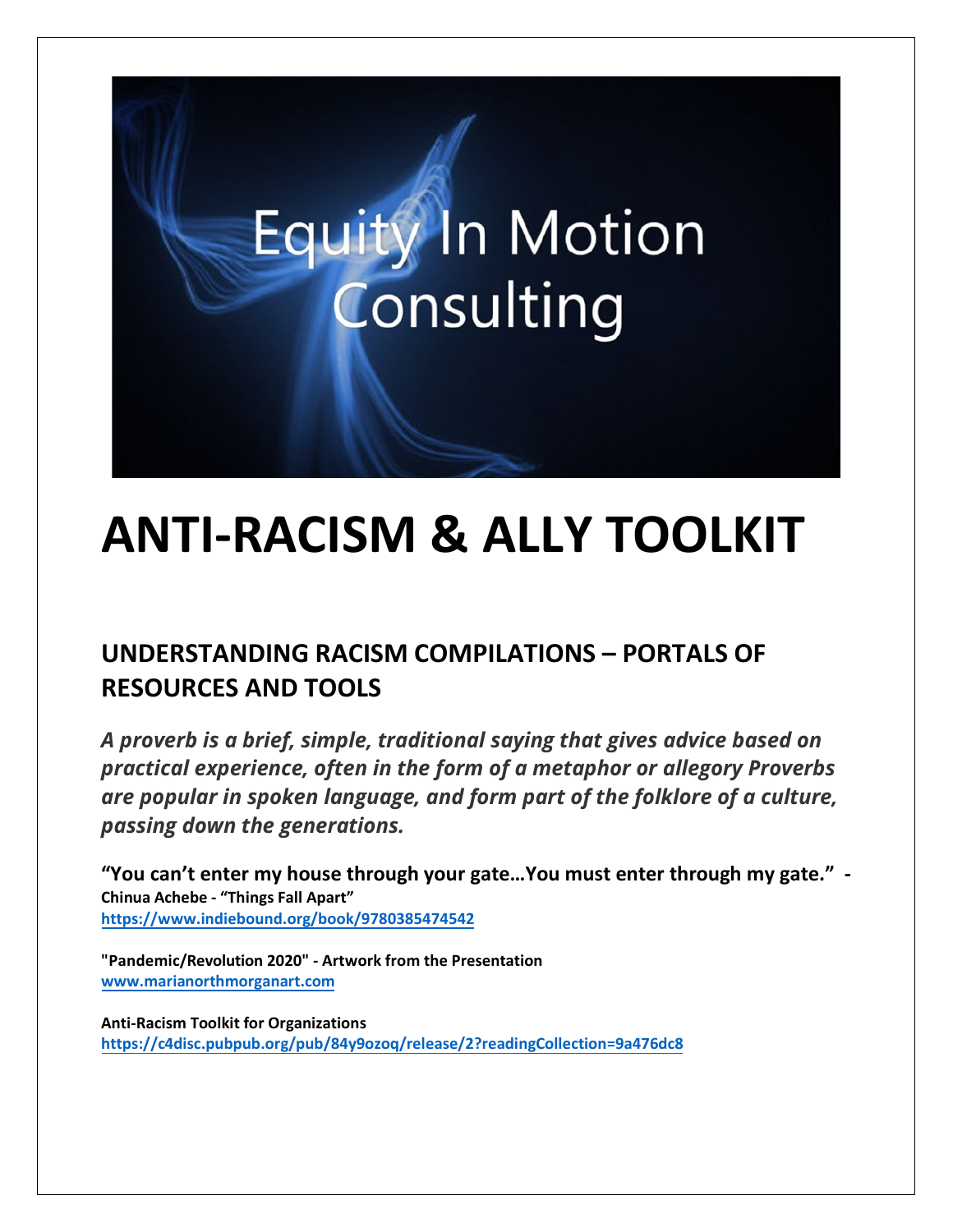#### **Smithsonian Magazine**

**[https://www.smithsonianmag.com/history/158-resources-understanding-systemic-racism-america-](https://www.smithsonianmag.com/history/158-resources-understanding-systemic-racism-america-180975029/)[180975029/](https://www.smithsonianmag.com/history/158-resources-understanding-systemic-racism-america-180975029/)**

**<https://www.vox.com/2020/6/17/21284527/systemic-racism-black-americans-9-charts-explained>**

**[https://www.washingtonpost.com/nation/2020/06/08/understanding-racism-inequality](https://www.washingtonpost.com/nation/2020/06/08/understanding-racism-inequality-america/?arc404=true)[america/?arc404=true](https://www.washingtonpost.com/nation/2020/06/08/understanding-racism-inequality-america/?arc404=true)**

**1619 New York Times Interactive**

**<https://www.nytimes.com/interactive/2019/08/14/magazine/1619-america-slavery.html>**

**<https://www.whiteallytoolkit.com/>**

**<https://www.benjerry.com/home/whats-new/2016/systemic-racism-is-real>**

**https://belonging.berkeley.edu/structural-racism-remedies-repository**

### **ARTICLES/ESSAYS**

#### **The United States Needs a Third Reconstruction**

**[https://www.theatlantic.com/ideas/archive/2020/07/united-states-needs-third](https://www.theatlantic.com/ideas/archive/2020/07/united-states-needs-third-reconstruction/614293/)[reconstruction/614293/](https://www.theatlantic.com/ideas/archive/2020/07/united-states-needs-third-reconstruction/614293/)**

#### **How Does Segregation Affect Your Health**

**[https://www.bustle.com/p/how-does-segregation-affect-your-health-it-has-a-huge](https://www.bustle.com/p/how-does-segregation-affect-your-health-it-has-a-huge-surprising-impact-75726)[surprising-impact-75726](https://www.bustle.com/p/how-does-segregation-affect-your-health-it-has-a-huge-surprising-impact-75726)**

#### **12 Things to Do Instead of Calling the Cops:**

[https://ia800800.us.archive.org/1/items/12ThingsToDoInsteadOfCallingTheCops/12things](https://ia800800.us.archive.org/1/items/12ThingsToDoInsteadOfCallingTheCops/12things-)[screen.pdf](https://ia800800.us.archive.org/1/items/12ThingsToDoInsteadOfCallingTheCops/12things-screen.pdf)

**What to do Instead of Calling the Police:** <https://www.aaronxrose.com/blog/alternatives-to-police>

#### **Surviving and Resisting Hate: A Toolkit for People of Color:**

<https://icrace.files.wordpress.com/2017/09/icrace-toolkit-for-poc.pdf>

#### **Self-care Tips for Black People Who Are Feeling Overwhelmed by Racism:**

[https://www.vice.com/en\\_us/article/g5pgmq/self-care-tips-for-black-people-struggling-from](https://www.vice.com/en_us/article/g5pgmq/self-care-tips-for-black-people-struggling-from-)[painful-week](https://www.vice.com/en_us/article/g5pgmq/self-care-tips-for-black-people-struggling-from-painful-week)

**How to talk about race, while white, Mark Logan (blog post 2019)** <https://medium.com/idealect/how-to-talk-about-race-while-white-72e1cf3b4beb>

**Silence Breakers for Whites in Cross-racial Discussions, Anika Nailah & Robin DiAngelo (2013)** <https://robindiangelo.com/wp-content/uploads/2016/06/Silence-Breakers-for-Whites.pdf>

**Inside the Mind of White America:** <https://protect-us.mimecast.com/s/1C9cC68yvyTMMYPoTp7sAr?domain=bbc.co.uk>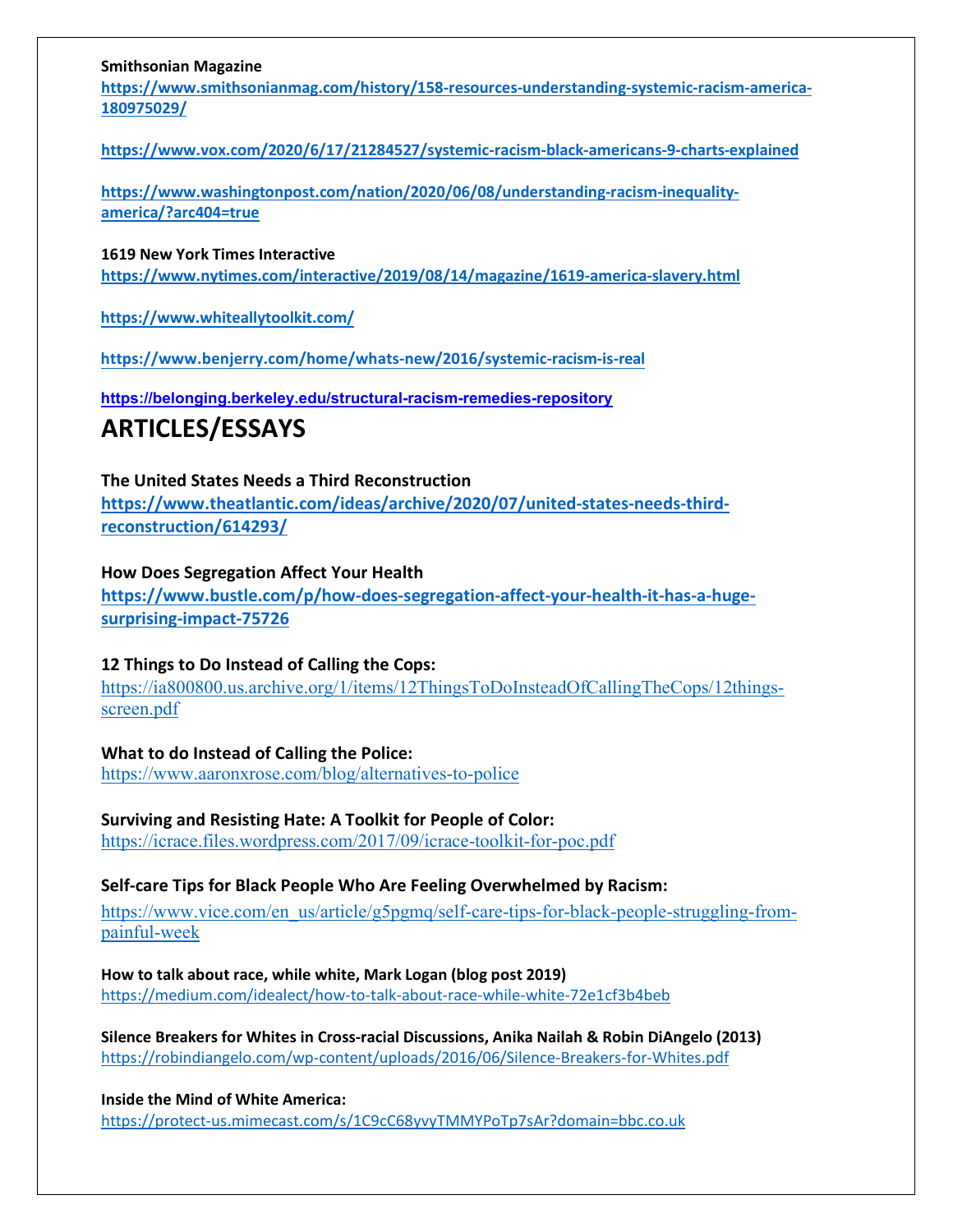#### **Some Notes for Facilitators on Presenting My White Privilege Papers, Peggy Mcintosh (2010)**

[https://nationalseedproject.org/images/documents/peggy/Peggy\\_McIntosh\\_Notes\\_for\\_Facilita tors.pdf](https://nationalseedproject.org/images/documents/peggy/Peggy_McIntosh_Notes_for_Facilita%20tors.pdf)

#### **A Guide to How You Can Support Marginalized Communities:**

[https://amp-cnn-com.cdn.ampproject.org/c/s/amp.cnn.com/cnn/2020/05/30/us/how-to-be-an-ally-](https://amp-cnn-com.cdn.ampproject.org/c/s/amp.cnn.com/cnn/2020/05/30/us/how-to-be-an-ally-guide-trnd/index.html) [guide](https://amp-cnn-com.cdn.ampproject.org/c/s/amp.cnn.com/cnn/2020/05/30/us/how-to-be-an-ally-guide-trnd/index.html)[trnd/index.html](https://amp-cnn-com.cdn.ampproject.org/c/s/amp.cnn.com/cnn/2020/05/30/us/how-to-be-an-ally-guide-trnd/index.html)

#### **75 Things White People Can Do for Racial Justice:**

[https://medium.com/equality-includes-you/what-white-people-can-do-for-racial-justice-](https://medium.com/equality-includes-you/what-white-people-can-do-for-racial-justice-f2d18b0e0234) [f2d18b0e0234](https://medium.com/equality-includes-you/what-white-people-can-do-for-racial-justice-f2d18b0e0234)

#### **11 Terms You Should Know to Better Understand Structural Racism:**

<https://www.aspeninstitute.org/blog-posts/structural-racism-definition/>

#### **The Empathy Crisis of White America:**

<https://fruity.substack.com/p/the-empathy-crisis-of-white-america>

#### **Prolific Racism Needs Complicit White People:**

<https://johnpavlovitz.com/2020/05/26/prolific-racism-needs-complicit-white-people/>

#### **Your Black Colleagues May Look Like They're Okay—Chances Are They're Not**

<https://www.refinery29.com/en-us/2020/05/9841376/black-trauma-george-floyd-dear-white-> [people](https://www.refinery29.com/en-us/2020/05/9841376/black-trauma-george-floyd-dear-white-people)

#### **Maintaining Professionalism in The Age of Black Death is….A Lot**

<https://medium.com/@shenequagolding/maintaining-professionalism-in-the-age-of-black-death-> [is-a-lot-](https://medium.com/%40shenequagolding/maintaining-professionalism-in-the-age-of-black-death-is-a-lot-5eaec5e17585)[5eaec5e17585](https://medium.com/%40shenequagolding/maintaining-professionalism-in-the-age-of-black-death-is-a-lot-5eaec5e17585)

#### **U.S. Businesses Must Take Meaningful Action Against Racism**

[https://hbr.org/2020/06/u-s-businesses-must-take-meaningful-action-against](https://hbr.org/2020/06/u-s-businesses-must-take-meaningful-action-against-)[racism?utm\\_medium=email&utm\\_source=newsletter\\_daily&utm\\_campaign=dailyalert\\_not\\_acti](https://hbr.org/2020/06/u-s-businesses-must-take-meaningful-action-against-racism?utm_medium=email&utm_source=newsletter_daily&utm_campaign=dailyalert_not_activesubs&referral=00563&deliveryName=DM82477) [vesubs&referral=00563&deliveryName=DM82477](https://hbr.org/2020/06/u-s-businesses-must-take-meaningful-action-against-racism?utm_medium=email&utm_source=newsletter_daily&utm_campaign=dailyalert_not_activesubs&referral=00563&deliveryName=DM82477)

#### **Fighting Racism Even, and Especially, Where We Don't Realize it Exists: How to Be an Antiracist**

<https://www.nytimes.com/2019/08/20/books/review/how-to-be-an-antiracist-ibram-x-> [kendi.html](https://www.nytimes.com/2019/08/20/books/review/how-to-be-an-antiracist-ibram-x-kendi.html)

#### **Many Americans have no friends of another race: poll**

<https://www.reuters.com/article/us-usa-poll-race/many-americans-have-no-friends-of-> [another-race-poll](https://www.reuters.com/article/us-usa-poll-race/many-americans-have-no-friends-of-another-race-poll-idUSBRE97704320130808)[idUSBRE97704320130808](https://www.reuters.com/article/us-usa-poll-race/many-americans-have-no-friends-of-another-race-poll-idUSBRE97704320130808)

#### **Instead of More Conversations About Race, We Need More Cross-Racial Friendships**

<https://www.beaconbroadside.com/broadside/2019/01/instead-of-more-conversations-about-> [race-we](https://www.beaconbroadside.com/broadside/2019/01/instead-of-more-conversations-about-race-we-need-more-cross-racial-friendships.html)[need-more-cross-racial-friendships.html](https://www.beaconbroadside.com/broadside/2019/01/instead-of-more-conversations-about-race-we-need-more-cross-racial-friendships.html)

#### **You And Me Will Never Part: A Study of Black Women's Best Friendships**

[http://acumen.lib.ua.edu/content/u0015/0000001/0001144/u0015\\_0000001\\_0001144.pdf](http://acumen.lib.ua.edu/content/u0015/0000001/0001144/u0015_0000001_0001144.pdf)

#### **She's white. I'm black -- how our friendship survived real talk about race**  <https://www.cnn.com/2018/09/06/opinions/dear-white-people-marissa-calhoun-> [opinion/index.html](https://www.cnn.com/2018/09/06/opinions/dear-white-people-marissa-calhoun-opinion/index.html)

#### **How to Be a Better Friend to Black Women**

<https://www.flare.com/sex-and-relationships/how-to-be-a-better-friend-to-black-women/>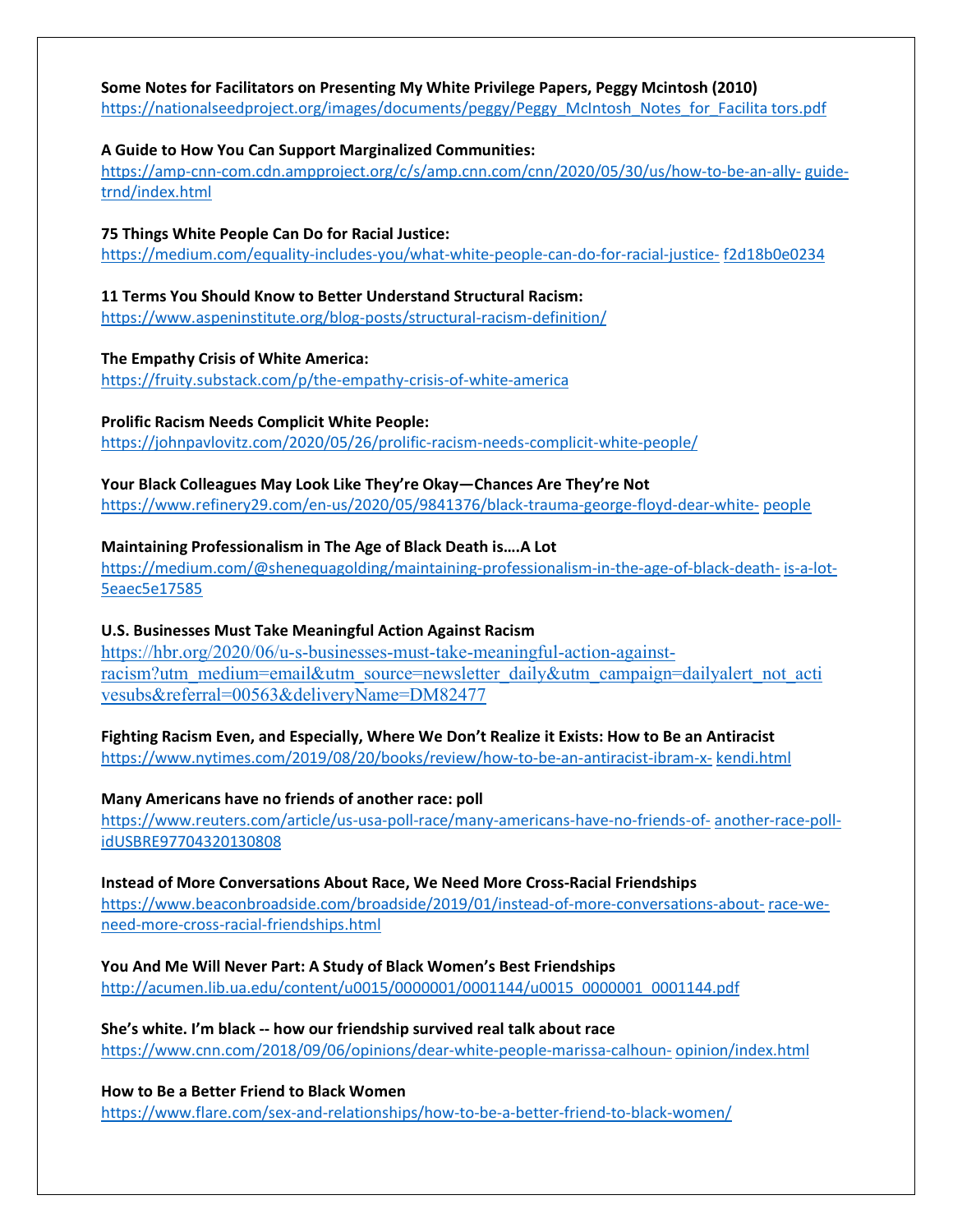#### **Women in Black & White Survey**

<https://www.lesliemorgansteiner.com/women-in-black-white-survey/>

#### **Uncommon Bonds' Explores What It Takes for Women to Have Real Friendships Across Race**

<https://www.colorlines.com/articles/uncommon-bonds-explores-what-it-takes-women-have-> [real](https://www.colorlines.com/articles/uncommon-bonds-explores-what-it-takes-women-have-real-friendships-across-race)[friendships-across-race](https://www.colorlines.com/articles/uncommon-bonds-explores-what-it-takes-women-have-real-friendships-across-race)

**Can black women and white women be true friends?**

[https://www.washingtonpost.com/nation/2019/03/29/can-black-women-white-women-be-](https://www.washingtonpost.com/nation/2019/03/29/can-black-women-white-women-be-true-friends/?noredirect=on&utm_term=.c69dded2e677) [true](https://www.washingtonpost.com/nation/2019/03/29/can-black-women-white-women-be-true-friends/?noredirect=on&utm_term=.c69dded2e677)[friends/?noredirect=on&utm\\_term=.c69dded2e677](https://www.washingtonpost.com/nation/2019/03/29/can-black-women-white-women-be-true-friends/?noredirect=on&utm_term=.c69dded2e677)

**The Year I Gave Up White Comfort: An Ode to my White "Friends" on Being Better to Black Womxn** [https://medium.com/@rayrayleigh/the-year-i-gave-up-white-comfort-an-ode-to-my-white-](https://medium.com/%40rayrayleigh/the-year-i-gave-up-white-comfort-an-ode-to-my-white-friends-on-being-better-to-black-womxn-25d8aef05f89) [friends-on](https://medium.com/%40rayrayleigh/the-year-i-gave-up-white-comfort-an-ode-to-my-white-friends-on-being-better-to-black-womxn-25d8aef05f89)[being-better-to-black-womxn-25d8aef05f89](https://medium.com/%40rayrayleigh/the-year-i-gave-up-white-comfort-an-ode-to-my-white-friends-on-being-better-to-black-womxn-25d8aef05f89)

**3 Conditions for Friendship** <https://www.jaceyverdicchio.com/3-conditions-for-friendship>

**The massive new study on race and economic mobility in America, explained** [https://www.vox.com/policy-and-politics/2018/3/21/17139300/economic-mobility-study-race-](https://www.vox.com/policy-and-politics/2018/3/21/17139300/economic-mobility-study-race-black-white-women-men-incarceration-income-chetty-hendren-jones-porter) [black](https://www.vox.com/policy-and-politics/2018/3/21/17139300/economic-mobility-study-race-black-white-women-men-incarceration-income-chetty-hendren-jones-porter)[white-women-men-incarceration-income-chetty-hendren-jones-porter](https://www.vox.com/policy-and-politics/2018/3/21/17139300/economic-mobility-study-race-black-white-women-men-incarceration-income-chetty-hendren-jones-porter)

## **BOOKS/WORKBOOKS:**

**The Sum of Us <https://heathermcghee.com/>**

**Health Affairs Journal – Racism and Health – February 2022 <https://www.healthaffairs.org/toc/hlthaff/41/2>**

**Letters from an American <https://heathercoxrichardson.substack.com/>**

**Just Health: Treating Structural Racism to Heal America <https://nyupress.org/9781479802661/just-health/>**

**The Color of Law – Richard Rothstein [https://www.epi.org/publication/the-color-of-law-a-forgotten-history-of-how-our-government](https://www.epi.org/publication/the-color-of-law-a-forgotten-history-of-how-our-government-segregated-america/)[segregated-america/](https://www.epi.org/publication/the-color-of-law-a-forgotten-history-of-how-our-government-segregated-america/)**

**The Belonging Institute Publications <https://belonging.berkeley.edu/resource/publication>**

**White Fragility: Why it's So Hard for White People to Talk About Racism, Dr. Robin DiAngelo (2018)** <https://robindiangelo.com/publications/>

<https://www.beacon.org/assets/pdfs/whitefragilityreadingguide.pdf>

**The Fire Next Time – James Baldwin (1963)**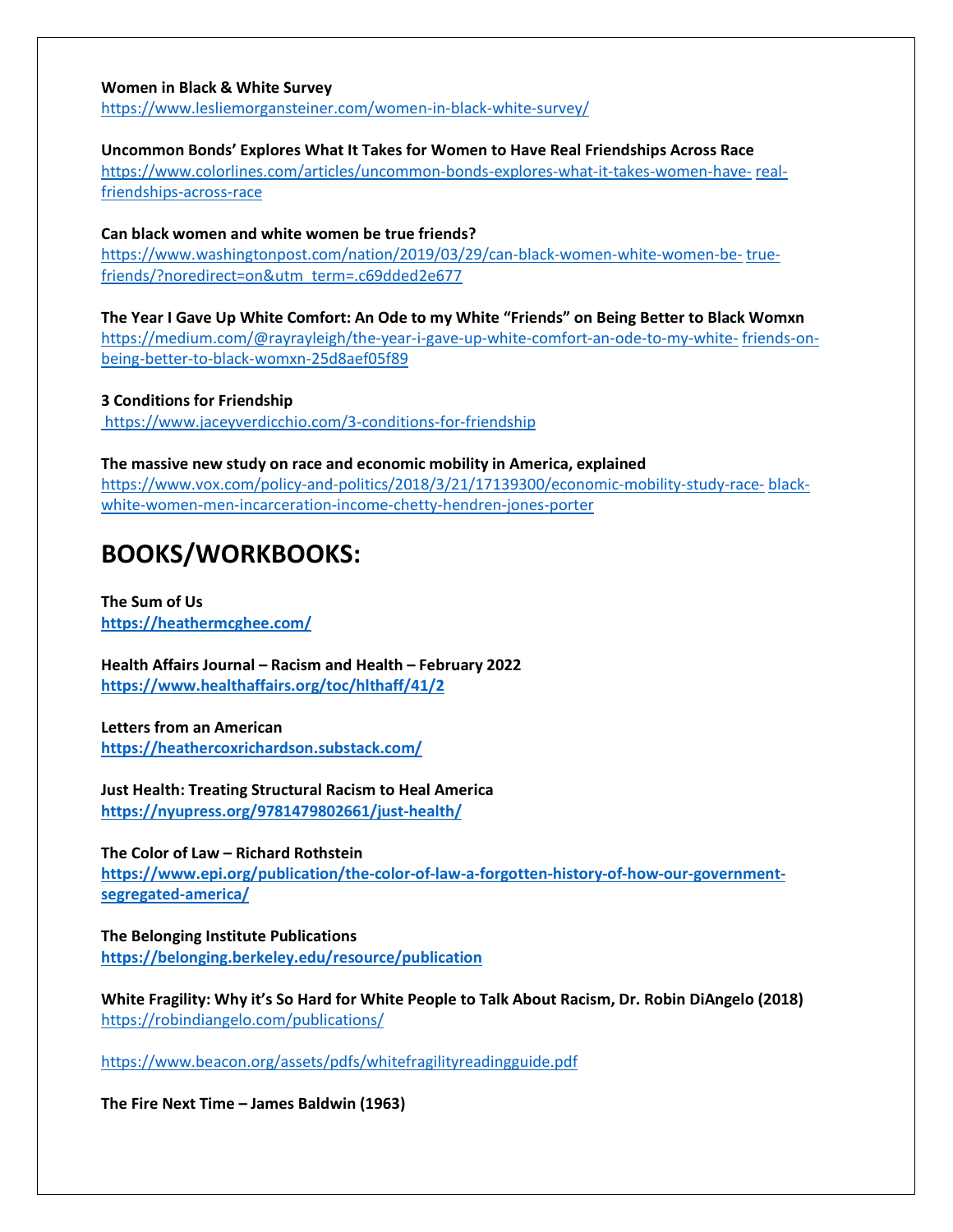#### **Between the World and Me – Ta-Nehisi Coates (2015)**

**Anti-Racism Books <https://www.ibramxkendi.com/>**

**The Groundwater Approach: Building a Practical Understanding of Structural Racism – The Racial Equity Institute (2018) <https://ww.racialequityinstitute.com/groundwaterapproach>**

**Waking Up White, Debby Irving (2014)** <https://debbyirving.com/the-book/>

**Nick Adams, "Making Friends with Black People"**

**Michelle Alexander, "The New Jim Crow"**

**Joseph Barndt, "Understanding and Dismantling Racism: The Twenty-First Century Challenge to White America"**

**Devon W. Carbado and Mitu Gulati, "Acting White?: Rethinking Race in Post-Racial America**

**Tanner Colby, "Some of My Best Friends are Black"**

**Dr. Joy DeGruy, "Post-Traumatic Slave Syndrome: America's Legacy of Enduring Injury and Healing"**

**acqueline Goldsby, "A Spectacular Secret: Lynching in American Life and Literature"**

**bell hooks, "Killing Rage: Ending Racism"**

**Debby Irving, "Waking Up White and Finding Myself in the Story of Race"**

**Frances Kendall, "Understanding White Privilege: Creating Pathways to Authentic Relationships Across Race"**

**Catrice Jackson, 30 Day Crash Course for White Women**

**Janet Mock, "Redefining Realness"**

**Trevor Noah, "Born a Crime: Stories from a South African Childhood"**

**Angie Thomas "The Hate You Give"**

**Ijeoma Oluo, "So You Want to Talk About Race"**

**Deborah L. Plummer, PHD, "Some of My Friends Are…: The Daunting Challenges and Untapped Benefits of Cross-Racial Friendships"**

**Layla Saad, "Me and White Supremacy"**

**Bryan Stevenson, "Just Mercy"**